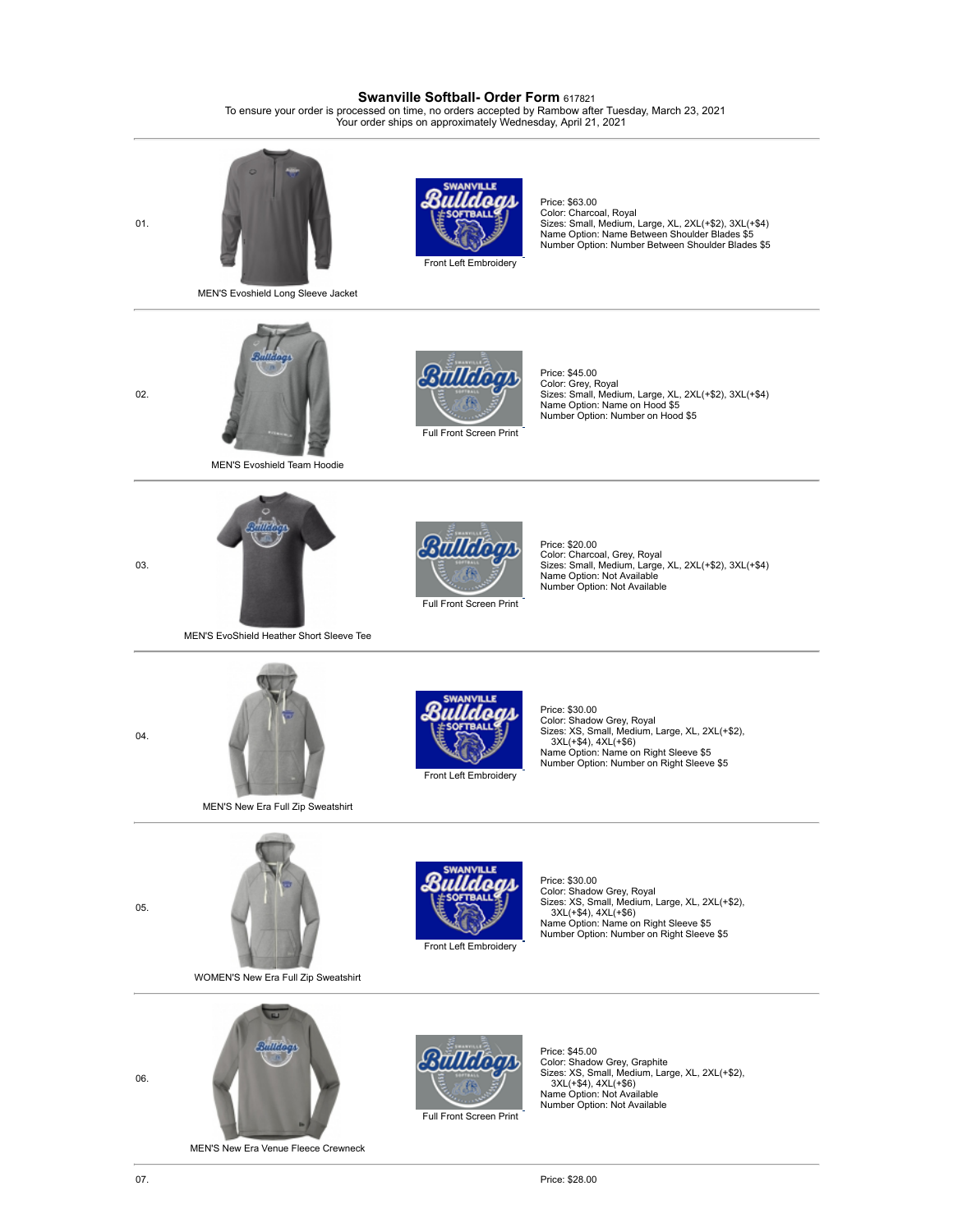



Color: Shadow Grey, Royal Sizes: XS, Small, Medium, Large, XL, 2XL(+\$2), 3XL(+\$4), 4XL(+\$6) Name Option: Not Available Number Option: Not Available

WOMEN'S New Era Lightweight Varsity Hoodie



Full Front Screen Print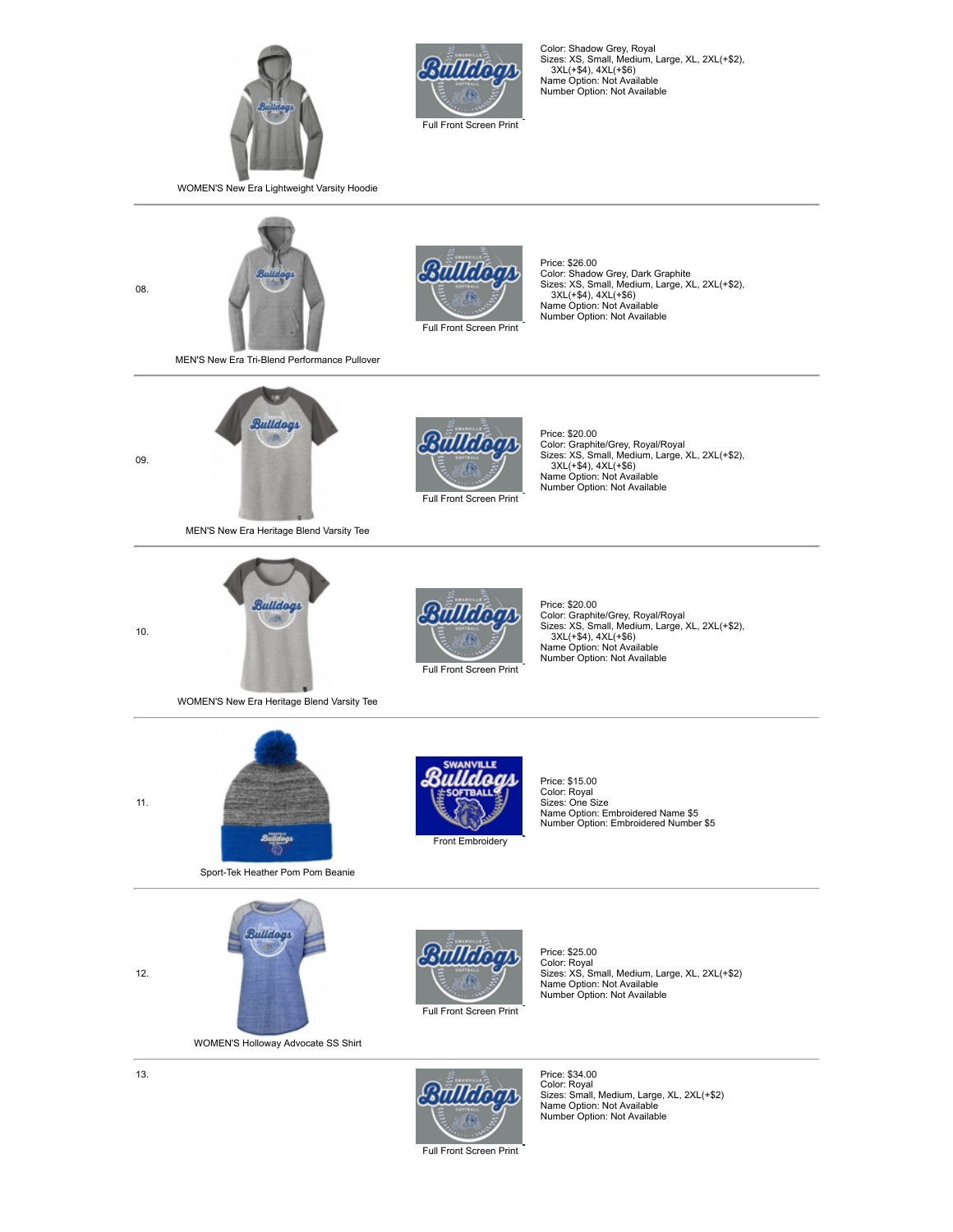





Price: \$32.00 Color: Royal Sizes: Small, Medium, Large, XL, 2XL(+\$2) Name Option: Not Available Number Option: Not Available



MEN'S Champion Crewneck Sweatshirt



MEN'S Augusta Fleece Hoodie



MEN'S Holloway 60/40 Fleece Pant



MEN'S H[olloway Flee](javascript:;)ce Jogger



*CHILLE* 

Price: \$24.00 Color: Charc Heather, Royal Sizes: Small, Medium, Large, XL, 2XL(+\$2), 3XL(+\$4) Name Option: Not Available Number Option: Not Available



Price: \$30.00 Color: Charc Heather, Royal Sizes: Small, Medium, Large, XL, 2XL(+\$2), 3XL(+\$4),  $4XL(+\$6)$ Name Option: Not Available Number Option: Not Available



Price: \$28.00 Color: Charc Heather Sizes: Small, Medium, Large, XL, 2XL(+\$2), 3XL(+\$4) Name Option: Not Available Number Option: Not Available



Price: \$28.00 Color: Carbon, Charcoal Sizes: Small, Medium, Large, XL, 2XL(+\$2), 3XL(+\$4) Name Option: Not Available Number Option: Not Available



Price: \$28.00 Color: Carbon, Charcoal Sizes: XS, Small, Medium, Large, XL, 2XL(+\$2) Name Option: Not Available Number Option: Not Available

Left Thigh Embroidery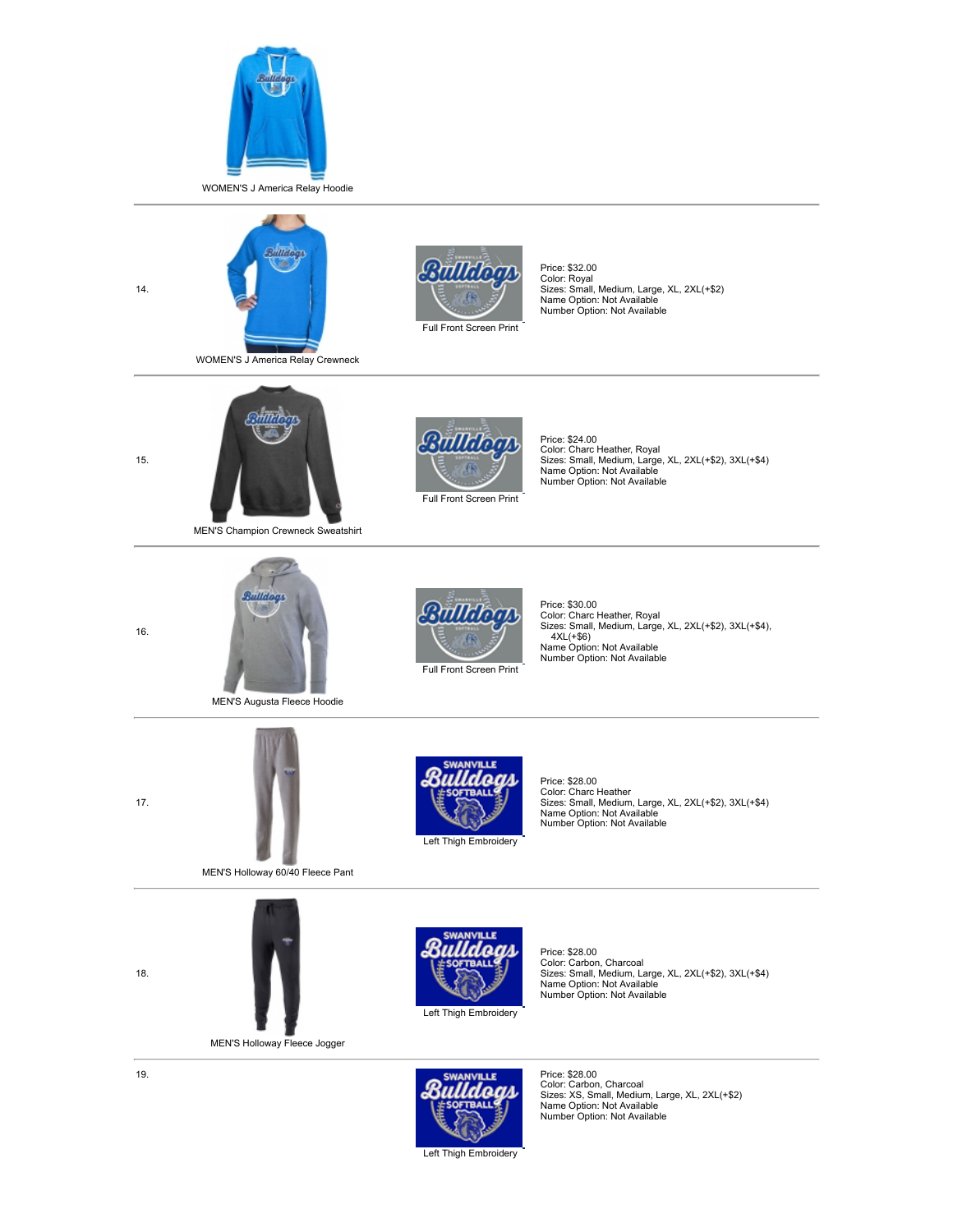